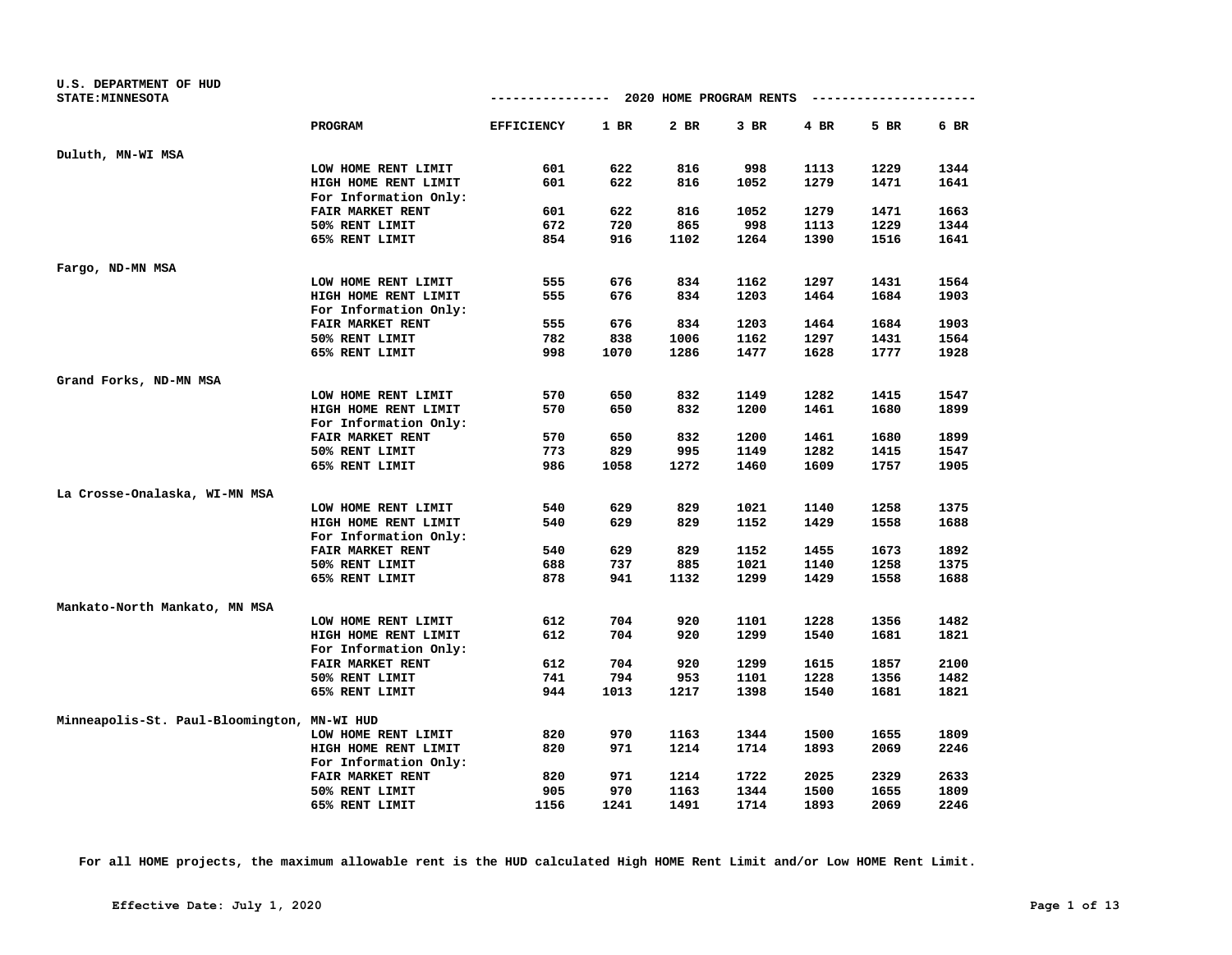| U.S. DEPARTMENT OF HUD                   |                       |                                        |      |      |      |      |                     |      |
|------------------------------------------|-----------------------|----------------------------------------|------|------|------|------|---------------------|------|
| STATE: MINNESOTA                         |                       | -------------- 2020 HOME PROGRAM RENTS |      |      |      |      | ------------------- |      |
|                                          | PROGRAM               | <b>EFFICIENCY</b>                      | 1 BR | 2 BR | 3 BR | 4 BR | 5 BR                | 6 BR |
| Le Sueur County, MN HUD Metro FMR Area   |                       |                                        |      |      |      |      |                     |      |
|                                          | LOW HOME RENT LIMIT   | 649                                    | 654  | 861  | 1101 | 1228 | 1356                | 1482 |
|                                          | HIGH HOME RENT LIMIT  | 649                                    | 654  | 861  | 1235 | 1334 | 1534                | 1734 |
|                                          | For Information Only: |                                        |      |      |      |      |                     |      |
|                                          | FAIR MARKET RENT      | 649                                    | 654  | 861  | 1235 | 1334 | 1534                | 1734 |
|                                          | 50% RENT LIMIT        | 741                                    | 794  | 953  | 1101 | 1228 | 1356                | 1482 |
|                                          | 65% RENT LIMIT        | 944                                    | 1013 | 1217 | 1398 | 1540 | 1681                | 1821 |
| Mille Lacs County, MN HUD Metro FMR Area |                       |                                        |      |      |      |      |                     |      |
|                                          | LOW HOME RENT LIMIT   | 587                                    | 681  | 817  | 944  | 1053 | 1162                | 1270 |
|                                          | HIGH HOME RENT LIMIT  | 587                                    | 684  | 901  | 1194 | 1313 | 1429                | 1546 |
|                                          | For Information Only: |                                        |      |      |      |      |                     |      |
|                                          | FAIR MARKET RENT      | 587                                    | 684  | 901  | 1297 | 1412 | 1624                | 1836 |
|                                          | 50% RENT LIMIT        | 636                                    | 681  | 817  | 944  | 1053 | 1162                | 1270 |
|                                          | 65% RENT LIMIT        | 806                                    | 866  | 1041 | 1194 | 1313 | 1429                | 1546 |
| Sibley County, MN HUD Metro FMR Area     |                       |                                        |      |      |      |      |                     |      |
|                                          | LOW HOME RENT LIMIT   | 531                                    | 621  | 785  | 972  | 1085 | 1197                | 1309 |
|                                          | HIGH HOME RENT LIMIT  | 531                                    | 621  | 785  | 1052 | 1167 | 1342                | 1517 |
|                                          | For Information Only: |                                        |      |      |      |      |                     |      |
|                                          | FAIR MARKET RENT      | 531                                    | 621  | 785  | 1052 | 1167 | 1342                | 1517 |
|                                          | 50% RENT LIMIT        | 655                                    | 701  | 842  | 972  | 1085 | 1197                | 1309 |
|                                          | 65% RENT LIMIT        | 855                                    | 918  | 1103 | 1266 | 1393 | 1518                | 1644 |
| Rochester, MN HUD Metro FMR Area         |                       |                                        |      |      |      |      |                     |      |
|                                          | LOW HOME RENT LIMIT   | 667                                    | 777  | 1016 | 1315 | 1467 | 1619                | 1771 |
|                                          | HIGH HOME RENT LIMIT  | 667                                    | 777  | 1016 | 1416 | 1748 | 2010                | 2195 |
|                                          | For Information Only: |                                        |      |      |      |      |                     |      |
|                                          | FAIR MARKET RENT      | 667                                    | 777  | 1016 | 1416 | 1748 | 2010                | 2272 |
|                                          | 50% RENT LIMIT        | 886                                    | 949  | 1138 | 1315 | 1467 | 1619                | 1771 |
|                                          | 65% RENT LIMIT        | 1131                                   | 1213 | 1458 | 1676 | 1850 | 2022                | 2195 |
| Fillmore County, MN HUD Metro FMR Area   |                       |                                        |      |      |      |      |                     |      |
|                                          | LOW HOME RENT LIMIT   | 469                                    | 542  | 714  | 986  | 1004 | 1155                | 1305 |
|                                          | HIGH HOME RENT LIMIT  | 469                                    | 542  | 714  | 989  | 1004 | 1155                | 1305 |
|                                          | For Information Only: |                                        |      |      |      |      |                     |      |
|                                          | FAIR MARKET RENT      | 469                                    | 542  | 714  | 989  | 1004 | 1155                | 1305 |
|                                          | 50% RENT LIMIT        | 665                                    | 712  | 855  | 986  | 1101 | 1215                | 1328 |
|                                          | 65% RENT LIMIT        | 844                                    | 906  | 1089 | 1249 | 1374 | 1497                | 1621 |
| Wabasha County, MN HUD Metro FMR Area    |                       |                                        |      |      |      |      |                     |      |
|                                          | LOW HOME RENT LIMIT   | 507                                    | 650  | 772  | 1009 | 1126 | 1242                | 1358 |
|                                          | HIGH HOME RENT LIMIT  | 507                                    | 650  | 772  | 1114 | 1346 | 1533                | 1660 |
|                                          | For Information Only: |                                        |      |      |      |      |                     |      |
|                                          | FAIR MARKET RENT      | 507                                    | 650  | 772  | 1114 | 1346 | 1548                | 1750 |
|                                          | 50% RENT LIMIT        | 680                                    | 728  | 873  | 1009 | 1126 | 1242                | 1358 |
|                                          | 65% RENT LIMIT        | 864                                    | 927  | 1114 | 1278 | 1406 | 1533                | 1660 |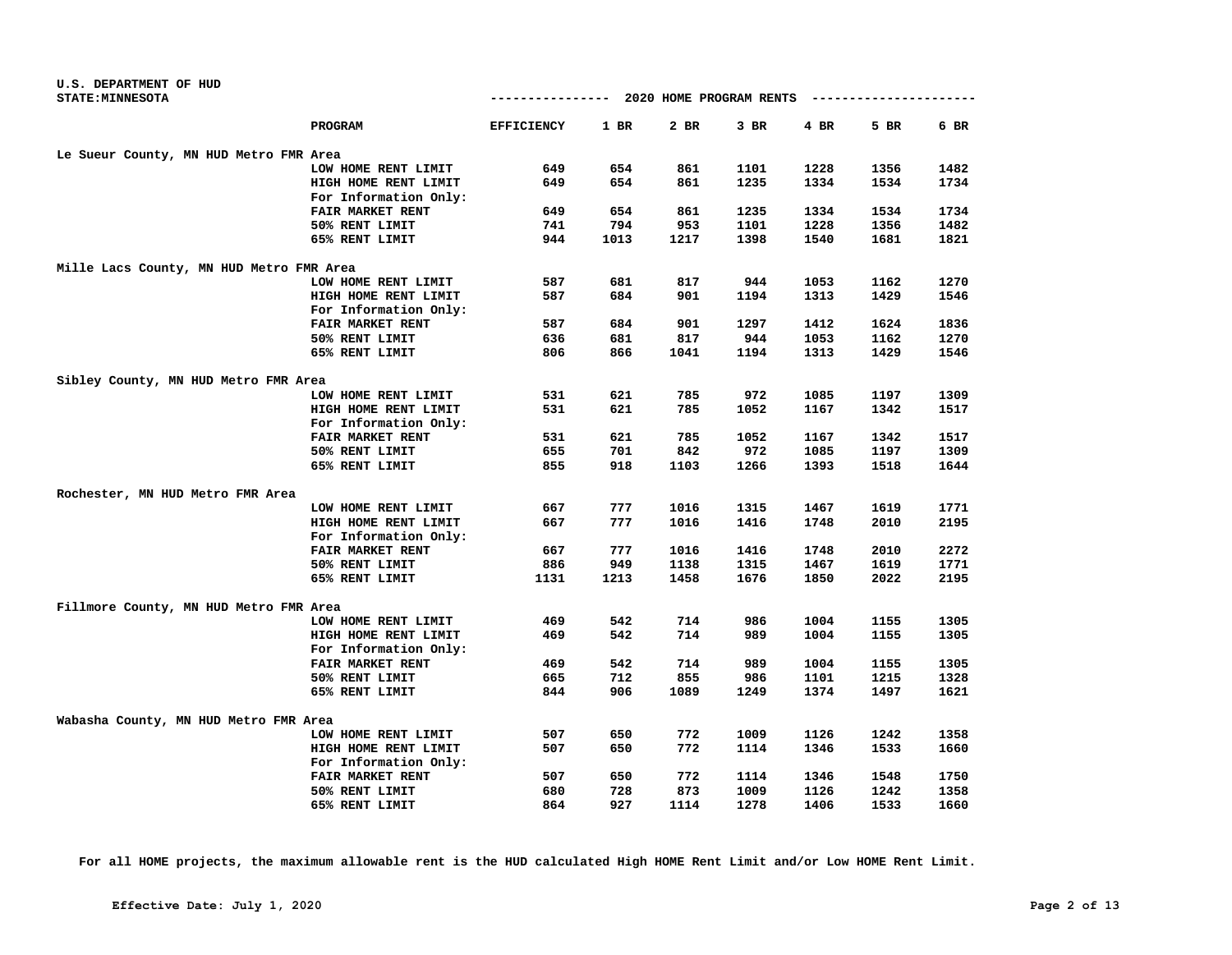| U.S. DEPARTMENT OF HUD<br><b>STATE: MINNESOTA</b> |                       |                   |        | ------------- 2020 HOME PROGRAM RENTS |        |      | --------------------- |      |
|---------------------------------------------------|-----------------------|-------------------|--------|---------------------------------------|--------|------|-----------------------|------|
|                                                   | <b>PROGRAM</b>        | <b>EFFICIENCY</b> | $1$ BR | 2 BR                                  | $3$ BR | 4 BR | 5 BR                  | 6 BR |
| St. Cloud, MN MSA                                 |                       |                   |        |                                       |        |      |                       |      |
|                                                   | LOW HOME RENT LIMIT   | 605               | 657    | 804                                   | 1055   | 1177 | 1299                  | 1421 |
|                                                   | HIGH HOME RENT LIMIT  | 605               | 657    | 804                                   | 1151   | 1370 | 1576                  | 1742 |
|                                                   | For Information Only: |                   |        |                                       |        |      |                       |      |
|                                                   | FAIR MARKET RENT      | 605               | 657    | 804                                   | 1151   | 1370 | 1576                  | 1781 |
|                                                   | 50% RENT LIMIT        | 711               | 761    | 913                                   | 1055   | 1177 | 1299                  | 1421 |
|                                                   | 65% RENT LIMIT        | 905               | 971    | 1167                                  | 1339   | 1474 | 1608                  | 1742 |
| Aitkin County, MN                                 |                       |                   |        |                                       |        |      |                       |      |
|                                                   | LOW HOME RENT LIMIT   | 574               | 583    | 768                                   | 944    | 1053 | 1162                  | 1270 |
|                                                   | HIGH HOME RENT LIMIT  | 574               | 583    | 768                                   | 996    | 1144 | 1316                  | 1487 |
|                                                   | For Information Only: |                   |        |                                       |        |      |                       |      |
|                                                   | FAIR MARKET RENT      | 574               | 583    | 768                                   | 996    | 1144 | 1316                  | 1487 |
|                                                   | 50% RENT LIMIT        | 636               | 681    | 817                                   | 944    | 1053 | 1162                  | 1270 |
|                                                   | 65% RENT LIMIT        | 806               | 866    | 1041                                  | 1194   | 1313 | 1429                  | 1546 |
| Becker County, MN                                 |                       |                   |        |                                       |        |      |                       |      |
|                                                   | LOW HOME RENT LIMIT   | 498               | 618    | 756                                   | 944    | 1053 | 1162                  | 1270 |
|                                                   | HIGH HOME RENT LIMIT  | 498               | 618    | 756                                   | 1009   | 1261 | 1429                  | 1546 |
|                                                   | For Information Only: |                   |        |                                       |        |      |                       |      |
|                                                   | FAIR MARKET RENT      | 498               | 618    | 756                                   | 1009   | 1261 | 1450                  | 1639 |
|                                                   | 50% RENT LIMIT        | 636               | 681    | 817                                   | 944    | 1053 | 1162                  | 1270 |
|                                                   | 65% RENT LIMIT        | 806               | 866    | 1041                                  | 1194   | 1313 | 1429                  | 1546 |
| Beltrami County, MN                               |                       |                   |        |                                       |        |      |                       |      |
|                                                   | LOW HOME RENT LIMIT   | 518               | 603    | 794                                   | 944    | 1053 | 1162                  | 1270 |
|                                                   | HIGH HOME RENT LIMIT  | 518               | 603    | 794                                   | 1047   | 1076 | 1237                  | 1399 |
|                                                   | For Information Only: |                   |        |                                       |        |      |                       |      |
|                                                   | FAIR MARKET RENT      | 518               | 603    | 794                                   | 1047   | 1076 | 1237                  | 1399 |
|                                                   | 50% RENT LIMIT        | 636               | 681    | 817                                   | 944    | 1053 | 1162                  | 1270 |
|                                                   | 65% RENT LIMIT        | 806               | 866    | 1041                                  | 1194   | 1313 | 1429                  | 1546 |
| Big Stone County, MN                              |                       |                   |        |                                       |        |      |                       |      |
|                                                   | LOW HOME RENT LIMIT   | 471               | 542    | 714                                   | 944    | 1006 | 1157                  | 1270 |
|                                                   | HIGH HOME RENT LIMIT  | 471               | 542    | 714                                   | 1002   | 1006 | 1157                  | 1308 |
|                                                   | For Information Only: |                   |        |                                       |        |      |                       |      |
|                                                   | FAIR MARKET RENT      | 471               | 542    | 714                                   | 1002   | 1006 | 1157                  | 1308 |
|                                                   | 50% RENT LIMIT        | 636               | 681    | 817                                   | 944    | 1053 | 1162                  | 1270 |
|                                                   | 65% RENT LIMIT        | 806               | 866    | 1041                                  | 1194   | 1313 | 1429                  | 1546 |
| Brown County, MN                                  |                       |                   |        |                                       |        |      |                       |      |
|                                                   | LOW HOME RENT LIMIT   | 465               | 573    | 714                                   | 890    | 967  | 1112                  | 1257 |
|                                                   | HIGH HOME RENT LIMIT  | 465               | 573    | 714                                   | 890    | 967  | 1112                  | 1257 |
|                                                   | For Information Only: |                   |        |                                       |        |      |                       |      |
|                                                   | FAIR MARKET RENT      | 465               | 573    | 714                                   | 890    | 967  | 1112                  | 1257 |
|                                                   | 50% RENT LIMIT        | 668               | 716    | 860                                   | 993    | 1108 | 1223                  | 1337 |
|                                                   | 65% RENT LIMIT        | 850               | 912    | 1096                                  | 1257   | 1383 | 1507                  | 1632 |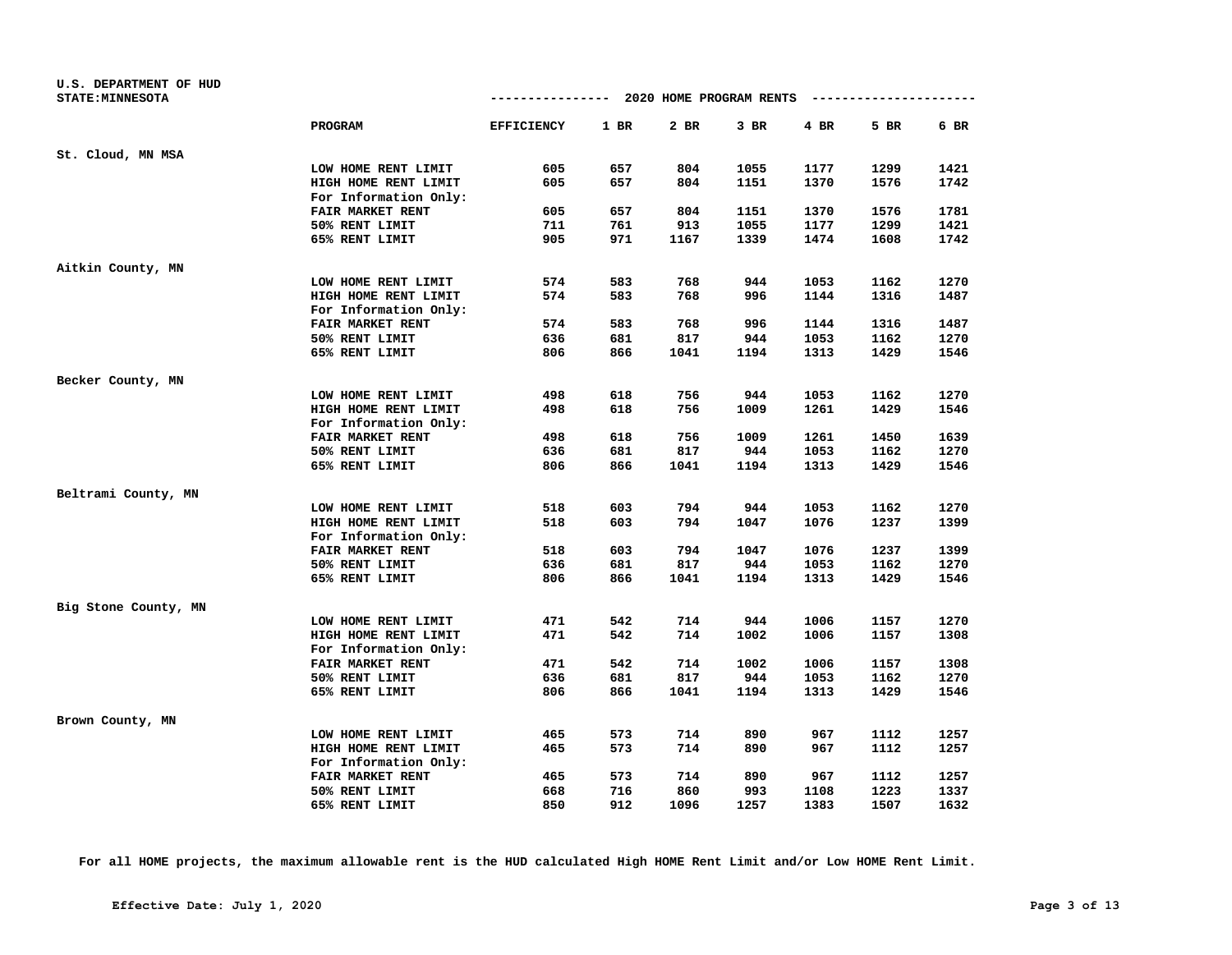| U.S. DEPARTMENT OF HUD<br><b>STATE: MINNESOTA</b> |                                               |                   |        | ------------- 2020 HOME PROGRAM RENTS |        |      | -------------------- |      |
|---------------------------------------------------|-----------------------------------------------|-------------------|--------|---------------------------------------|--------|------|----------------------|------|
|                                                   | <b>PROGRAM</b>                                | <b>EFFICIENCY</b> | $1$ BR | 2 BR                                  | $3$ BR | 4 BR | 5 BR                 | 6 BR |
| Cass County, MN                                   |                                               |                   |        |                                       |        |      |                      |      |
|                                                   | LOW HOME RENT LIMIT                           | 502               | 585    | 770                                   | 944    | 1043 | 1162                 | 1270 |
|                                                   | HIGH HOME RENT LIMIT                          | 502               | 585    | 770                                   | 960    | 1043 | 1199                 | 1356 |
|                                                   | For Information Only:                         |                   |        |                                       |        |      |                      |      |
|                                                   | FAIR MARKET RENT                              | 502               | 585    | 770                                   | 960    | 1043 | 1199                 | 1356 |
|                                                   | 50% RENT LIMIT                                | 636               | 681    | 817                                   | 944    | 1053 | 1162                 | 1270 |
|                                                   | 65% RENT LIMIT                                | 806               | 866    | 1041                                  | 1194   | 1313 | 1429                 | 1546 |
| Chippewa County, MN                               |                                               |                   |        |                                       |        |      |                      |      |
|                                                   | LOW HOME RENT LIMIT                           | 487               | 574    | 714                                   | 955    | 1066 | 1176                 | 1286 |
|                                                   | HIGH HOME RENT LIMIT                          | 487               | 574    | 714                                   | 1030   | 1102 | 1267                 | 1433 |
|                                                   | For Information Only:                         |                   |        |                                       |        |      |                      |      |
|                                                   | FAIR MARKET RENT                              | 487               | 574    | 714                                   | 1030   | 1102 | 1267                 | 1433 |
|                                                   | 50% RENT LIMIT                                | 643               | 689    | 827                                   | 955    | 1066 | 1176                 | 1286 |
|                                                   | 65% RENT LIMIT                                | 818               | 877    | 1054                                  | 1209   | 1329 | 1448                 | 1567 |
| Clearwater County, MN                             |                                               |                   |        |                                       |        |      |                      |      |
|                                                   | LOW HOME RENT LIMIT                           | 539               | 542    | 714                                   | 944    | 1006 | 1157                 | 1270 |
|                                                   | HIGH HOME RENT LIMIT                          | 539               | 542    | 714                                   | 1002   | 1006 | 1157                 | 1308 |
|                                                   | For Information Only:                         |                   |        |                                       |        |      |                      |      |
|                                                   | <b>FAIR MARKET RENT</b>                       | 539               | 542    | 714                                   | 1002   | 1006 | 1157                 | 1308 |
|                                                   | 50% RENT LIMIT                                | 636               | 681    | 817                                   | 944    | 1053 | 1162                 | 1270 |
|                                                   | 65% RENT LIMIT                                | 806               | 866    | 1041                                  | 1194   | 1313 | 1429                 | 1546 |
| Cook County, MN                                   |                                               |                   |        |                                       |        |      |                      |      |
|                                                   | LOW HOME RENT LIMIT                           | 471               | 627    | 714                                   | 944    | 1053 | 1162                 | 1270 |
|                                                   | HIGH HOME RENT LIMIT<br>For Information Only: | 471               | 627    | 714                                   | 952    | 1254 | 1429                 | 1546 |
|                                                   | FAIR MARKET RENT                              | 471               | 627    | 714                                   | 952    | 1254 | 1442                 | 1630 |
|                                                   | 50% RENT LIMIT                                | 636               | 681    | 817                                   | 944    | 1053 | 1162                 | 1270 |
|                                                   | 65% RENT LIMIT                                | 806               | 866    | 1041                                  | 1194   | 1313 | 1429                 | 1546 |
| Cottonwood County, MN                             |                                               |                   |        |                                       |        |      |                      |      |
|                                                   | LOW HOME RENT LIMIT                           | 471               | 542    | 714                                   | 921    | 1053 | 1162                 | 1270 |
|                                                   | HIGH HOME RENT LIMIT                          | 471               | 542    | 714                                   | 921    | 1141 | 1312                 | 1483 |
|                                                   | For Information Only:                         |                   |        |                                       |        |      |                      |      |
|                                                   | FAIR MARKET RENT                              | 471               | 542    | 714                                   | 921    | 1141 | 1312                 | 1483 |
|                                                   | 50% RENT LIMIT                                | 636               | 681    | 817                                   | 944    | 1053 | 1162                 | 1270 |
|                                                   | 65% RENT LIMIT                                | 806               | 866    | 1041                                  | 1194   | 1313 | 1429                 | 1546 |
| Crow Wing County, MN                              |                                               |                   |        |                                       |        |      |                      |      |
|                                                   | LOW HOME RENT LIMIT                           | 545               | 635    | 817                                   | 944    | 1053 | 1162                 | 1270 |
|                                                   | HIGH HOME RENT LIMIT                          | 545               | 635    | 836                                   | 1086   | 1193 | 1372                 | 1546 |
|                                                   | For Information Only:                         |                   |        |                                       |        |      |                      |      |
|                                                   | FAIR MARKET RENT                              | 545               | 635    | 836                                   | 1086   | 1193 | 1372                 | 1551 |
|                                                   | 50% RENT LIMIT                                | 636               | 681    | 817                                   | 944    | 1053 | 1162                 | 1270 |
|                                                   | 65% RENT LIMIT                                | 806               | 866    | 1041                                  | 1194   | 1313 | 1429                 | 1546 |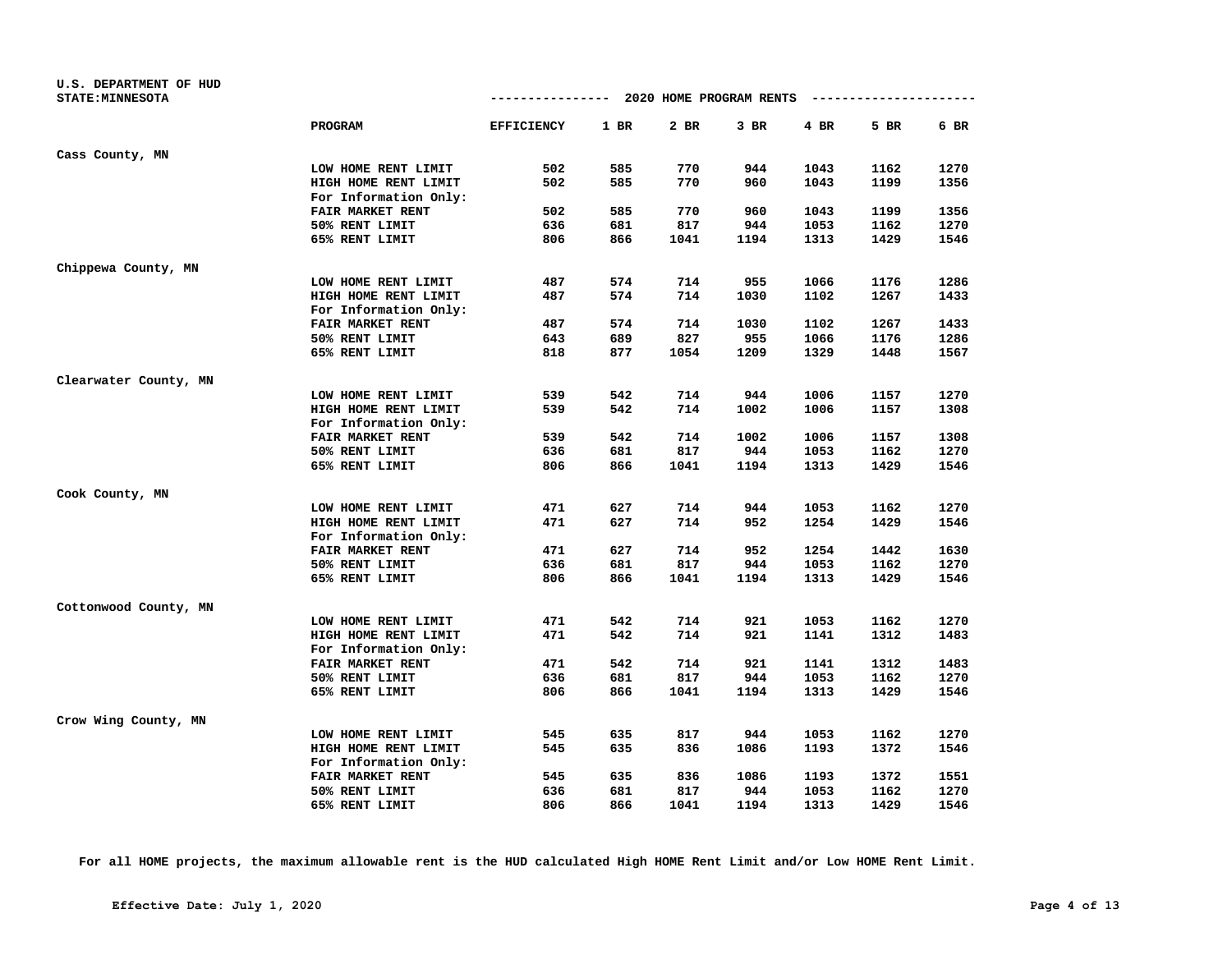| U.S. DEPARTMENT OF HUD<br><b>STATE: MINNESOTA</b> |                         | -------------- 2020 HOME PROGRAM RENTS |      |      |        |        | --------------------- |      |
|---------------------------------------------------|-------------------------|----------------------------------------|------|------|--------|--------|-----------------------|------|
|                                                   |                         |                                        |      |      |        |        |                       |      |
|                                                   | <b>PROGRAM</b>          | <b>EFFICIENCY</b>                      | 1 BR | 2 BR | $3$ BR | $4$ BR | 5 BR                  | 6 BR |
| Douglas County, MN                                |                         |                                        |      |      |        |        |                       |      |
|                                                   | LOW HOME RENT LIMIT     | 527                                    | 614  | 809  | 1032   | 1152   | 1271                  | 1389 |
|                                                   | HIGH HOME RENT LIMIT    | 527                                    | 614  | 809  | 1071   | 1162   | 1336                  | 1511 |
|                                                   | For Information Only:   |                                        |      |      |        |        |                       |      |
|                                                   | FAIR MARKET RENT        | 527                                    | 614  | 809  | 1071   | 1162   | 1336                  | 1511 |
|                                                   | 50% RENT LIMIT          | 695                                    | 745  | 893  | 1032   | 1152   | 1271                  | 1389 |
|                                                   | 65% RENT LIMIT          | 884                                    | 948  | 1139 | 1308   | 1440   | 1570                  | 1700 |
| Faribault County, MN                              |                         |                                        |      |      |        |        |                       |      |
|                                                   | LOW HOME RENT LIMIT     | 471                                    | 542  | 714  | 944    | 1030   | 1162                  | 1270 |
|                                                   | HIGH HOME RENT LIMIT    | 471                                    | 542  | 714  | 945    | 1030   | 1185                  | 1339 |
|                                                   | For Information Only:   |                                        |      |      |        |        |                       |      |
|                                                   | FAIR MARKET RENT        | 471                                    | 542  | 714  | 945    | 1030   | 1185                  | 1339 |
|                                                   | 50% RENT LIMIT          | 636                                    | 681  | 817  | 944    | 1053   | 1162                  | 1270 |
|                                                   | 65% RENT LIMIT          | 806                                    | 866  | 1041 | 1194   | 1313   | 1429                  | 1546 |
| Freeborn County, MN                               |                         |                                        |      |      |        |        |                       |      |
|                                                   | LOW HOME RENT LIMIT     | 480                                    | 560  | 737  | 931    | 1053   | 1162                  | 1270 |
|                                                   | HIGH HOME RENT LIMIT    | 480                                    | 560  | 737  | 931    | 1143   | 1314                  | 1486 |
|                                                   | For Information Only:   |                                        |      |      |        |        |                       |      |
|                                                   | FAIR MARKET RENT        | 480                                    | 560  | 737  | 931    | 1143   | 1314                  | 1486 |
|                                                   | 50% RENT LIMIT          | 636                                    | 681  | 817  | 944    | 1053   | 1162                  | 1270 |
|                                                   | 65% RENT LIMIT          | 806                                    | 866  | 1041 | 1194   | 1313   | 1429                  | 1546 |
| Goodhue County, MN                                |                         |                                        |      |      |        |        |                       |      |
|                                                   | LOW HOME RENT LIMIT     | 592                                    | 596  | 783  | 1044   | 1181   | 1358                  | 1519 |
|                                                   | HIGH HOME RENT LIMIT    | 592                                    | 596  | 783  | 1044   | 1181   | 1358                  | 1535 |
|                                                   | For Information Only:   |                                        |      |      |        |        |                       |      |
|                                                   | <b>FAIR MARKET RENT</b> | 592                                    | 596  | 783  | 1044   | 1181   | 1358                  | 1535 |
|                                                   | 50% RENT LIMIT          | 760                                    | 814  | 977  | 1128   | 1258   | 1389                  | 1519 |
|                                                   | 65% RENT LIMIT          | 968                                    | 1038 | 1248 | 1433   | 1579   | 1723                  | 1868 |
| Grant County, MN                                  |                         |                                        |      |      |        |        |                       |      |
|                                                   | LOW HOME RENT LIMIT     | 471                                    | 619  | 714  | 944    | 1053   | 1162                  | 1270 |
|                                                   | HIGH HOME RENT LIMIT    | 471                                    | 619  | 714  | 1030   | 1168   | 1343                  | 1518 |
|                                                   | For Information Only:   |                                        |      |      |        |        |                       |      |
|                                                   | FAIR MARKET RENT        | 471                                    | 619  | 714  | 1030   | 1168   | 1343                  | 1518 |
|                                                   | 50% RENT LIMIT          | 636                                    | 681  | 817  | 944    | 1053   | 1162                  | 1270 |
|                                                   | 65% RENT LIMIT          | 806                                    | 866  | 1041 | 1194   | 1313   | 1429                  | 1546 |
| Hubbard County, MN                                |                         |                                        |      |      |        |        |                       |      |
|                                                   | LOW HOME RENT LIMIT     | 544                                    | 547  | 721  | 944    | 1052   | 1162                  | 1270 |
|                                                   | HIGH HOME RENT LIMIT    | 544                                    | 547  | 721  | 1010   | 1052   | 1210                  | 1368 |
|                                                   | For Information Only:   |                                        |      |      |        |        |                       |      |
|                                                   | FAIR MARKET RENT        | 544                                    | 547  | 721  | 1010   | 1052   | 1210                  | 1368 |
|                                                   | 50% RENT LIMIT          | 636                                    | 681  | 817  | 944    | 1053   | 1162                  | 1270 |
|                                                   | 65% RENT LIMIT          | 806                                    | 866  | 1041 | 1194   | 1313   | 1429                  | 1546 |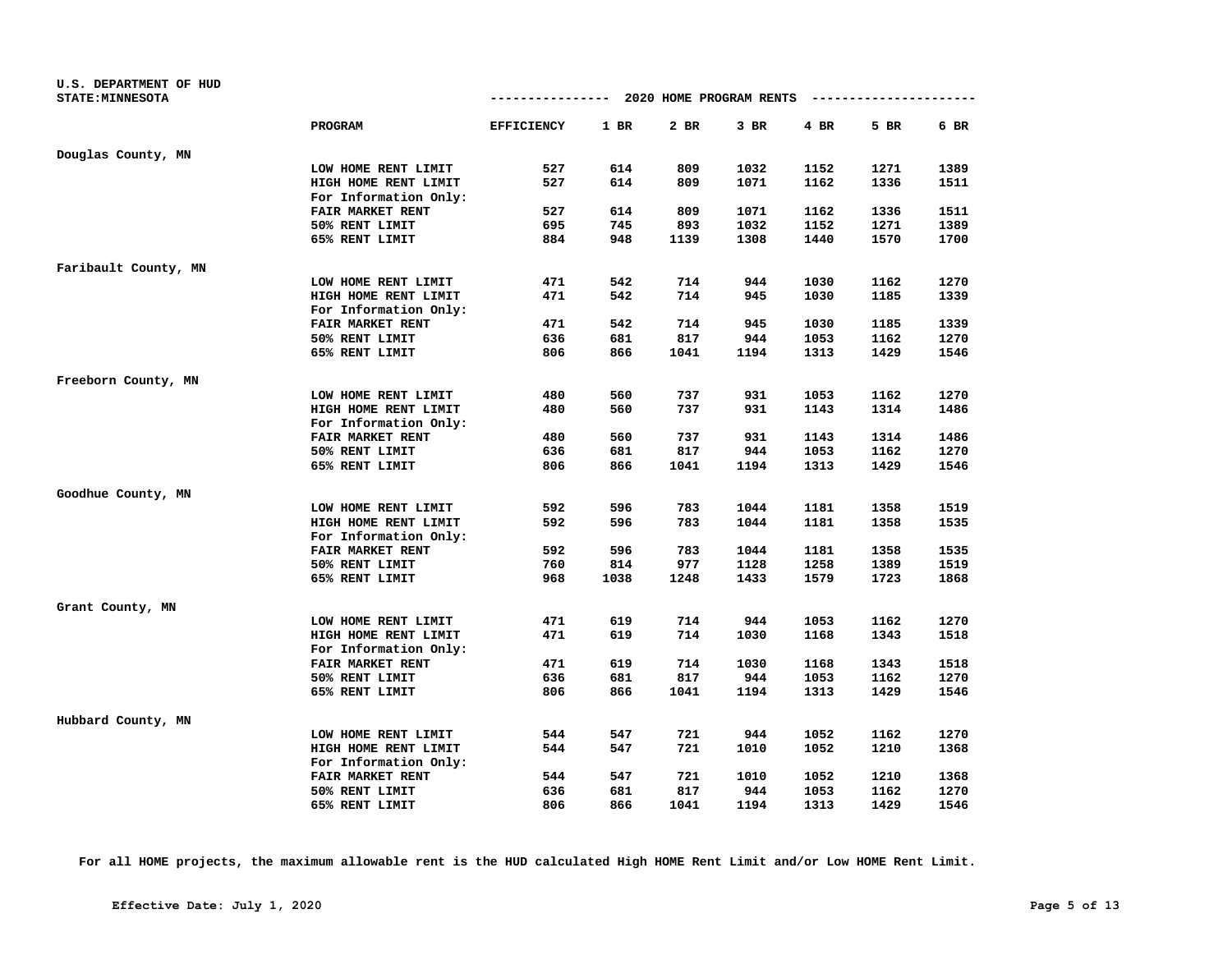| U.S. DEPARTMENT OF HUD<br><b>STATE: MINNESOTA</b> |                         | -------------- 2020 HOME PROGRAM RENTS |      |      |        |        | --------------------- |      |
|---------------------------------------------------|-------------------------|----------------------------------------|------|------|--------|--------|-----------------------|------|
|                                                   | <b>PROGRAM</b>          | <b>EFFICIENCY</b>                      | 1 BR | 2 BR | $3$ BR | $4$ BR | 5 BR                  | 6 BR |
| Itasca County, MN                                 |                         |                                        |      |      |        |        |                       |      |
|                                                   | LOW HOME RENT LIMIT     | 601                                    | 605  | 797  | 944    | 1053   | 1162                  | 1270 |
|                                                   | HIGH HOME RENT LIMIT    | 601                                    | 605  | 797  | 993    | 1080   | 1242                  | 1404 |
|                                                   | For Information Only:   |                                        |      |      |        |        |                       |      |
|                                                   | FAIR MARKET RENT        | 601                                    | 605  | 797  | 993    | 1080   | 1242                  | 1404 |
|                                                   | 50% RENT LIMIT          | 636                                    | 681  | 817  | 944    | 1053   | 1162                  | 1270 |
|                                                   | 65% RENT LIMIT          | 806                                    | 866  | 1041 | 1194   | 1313   | 1429                  | 1546 |
| Jackson County, MN                                |                         |                                        |      |      |        |        |                       |      |
|                                                   | LOW HOME RENT LIMIT     | 471                                    | 552  | 714  | 892    | 967    | 1112                  | 1257 |
|                                                   | HIGH HOME RENT LIMIT    | 471                                    | 552  | 714  | 892    | 967    | 1112                  | 1257 |
|                                                   | For Information Only:   |                                        |      |      |        |        |                       |      |
|                                                   | FAIR MARKET RENT        | 471                                    | 552  | 714  | 892    | 967    | 1112                  | 1257 |
|                                                   | 50% RENT LIMIT          | 656                                    | 703  | 843  | 973    | 1086   | 1198                  | 1310 |
|                                                   | 65% RENT LIMIT          | 833                                    | 894  | 1074 | 1232   | 1355   | 1477                  | 1599 |
| Kanabec County, MN                                |                         |                                        |      |      |        |        |                       |      |
|                                                   | LOW HOME RENT LIMIT     | 636                                    | 645  | 817  | 944    | 1053   | 1162                  | 1270 |
|                                                   | HIGH HOME RENT LIMIT    | 641                                    | 645  | 832  | 1116   | 1265   | 1429                  | 1546 |
|                                                   | For Information Only:   |                                        |      |      |        |        |                       |      |
|                                                   | FAIR MARKET RENT        | 641                                    | 645  | 832  | 1116   | 1265   | 1455                  | 1645 |
|                                                   | 50% RENT LIMIT          | 636                                    | 681  | 817  | 944    | 1053   | 1162                  | 1270 |
|                                                   | 65% RENT LIMIT          | 806                                    | 866  | 1041 | 1194   | 1313   | 1429                  | 1546 |
| Kandiyohi County, MN                              |                         |                                        |      |      |        |        |                       |      |
|                                                   | LOW HOME RENT LIMIT     | 573                                    | 613  | 770  | 954    | 1065   | 1175                  | 1284 |
|                                                   | HIGH HOME RENT LIMIT    | 573                                    | 613  | 770  | 1111   | 1314   | 1445                  | 1564 |
|                                                   | For Information Only:   |                                        |      |      |        |        |                       |      |
|                                                   | FAIR MARKET RENT        | 573                                    | 613  | 770  | 1111   | 1314   | 1511                  | 1708 |
|                                                   | 50% RENT LIMIT          | 642                                    | 688  | 826  | 954    | 1065   | 1175                  | 1284 |
|                                                   | 65% RENT LIMIT          | 815                                    | 875  | 1052 | 1207   | 1326   | 1445                  | 1564 |
| Kittson County, MN                                |                         |                                        |      |      |        |        |                       |      |
|                                                   | LOW HOME RENT LIMIT     | 471                                    | 549  | 714  | 899    | 967    | 1112                  | 1257 |
|                                                   | HIGH HOME RENT LIMIT    | 471                                    | 549  | 714  | 899    | 967    | 1112                  | 1257 |
|                                                   | For Information Only:   |                                        |      |      |        |        |                       |      |
|                                                   | <b>FAIR MARKET RENT</b> | 471                                    | 549  | 714  | 899    | 967    | 1112                  | 1257 |
|                                                   | 50% RENT LIMIT          | 640                                    | 685  | 822  | 950    | 1060   | 1170                  | 1279 |
|                                                   | 65% RENT LIMIT          | 811                                    | 871  | 1047 | 1201   | 1320   | 1438                  | 1557 |
| Koochiching County, MN                            |                         |                                        |      |      |        |        |                       |      |
|                                                   | LOW HOME RENT LIMIT     | 471                                    | 546  | 714  | 944    | 1006   | 1157                  | 1270 |
|                                                   | HIGH HOME RENT LIMIT    | 471                                    | 546  | 714  | 977    | 1006   | 1157                  | 1308 |
|                                                   | For Information Only:   |                                        |      |      |        |        |                       |      |
|                                                   | FAIR MARKET RENT        | 471                                    | 546  | 714  | 977    | 1006   | 1157                  | 1308 |
|                                                   | 50% RENT LIMIT          | 636                                    | 681  | 817  | 944    | 1053   | 1162                  | 1270 |
|                                                   | 65% RENT LIMIT          | 806                                    | 866  | 1041 | 1194   | 1313   | 1429                  | 1546 |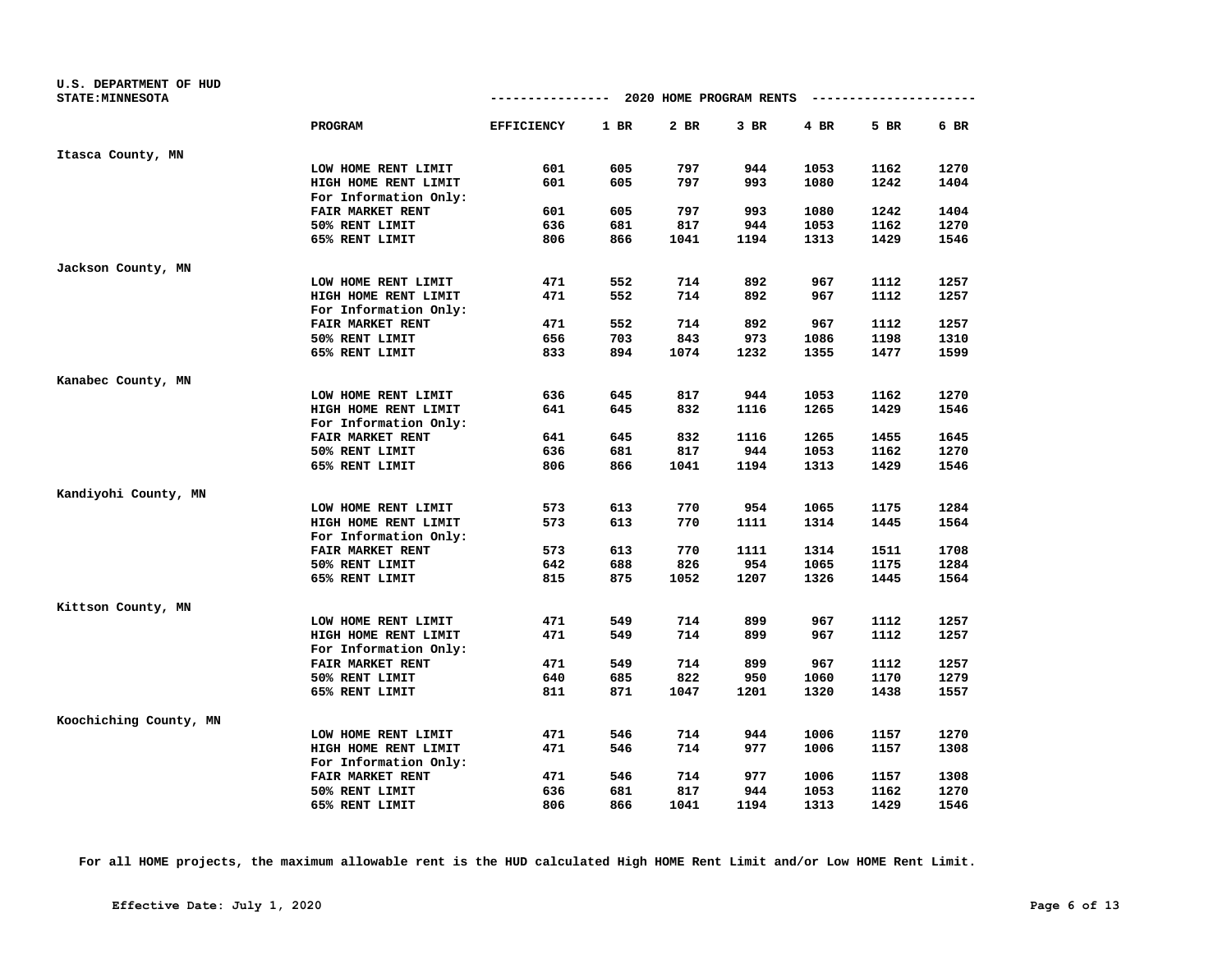| U.S. DEPARTMENT OF HUD       |                         |                                        |      |        |        |      |                       |      |
|------------------------------|-------------------------|----------------------------------------|------|--------|--------|------|-----------------------|------|
| <b>STATE: MINNESOTA</b>      |                         | -------------- 2020 HOME PROGRAM RENTS |      |        |        |      | --------------------- |      |
|                              | <b>PROGRAM</b>          | <b>EFFICIENCY</b>                      | 1 BR | $2$ BR | $3$ BR | 4 BR | 5 BR                  | 6 BR |
| Lac qui Parle County, MN     |                         |                                        |      |        |        |      |                       |      |
|                              | LOW HOME RENT LIMIT     | 471                                    | 552  | 714    | 940    | 978  | 1125                  | 1270 |
|                              | HIGH HOME RENT LIMIT    | 471                                    | 552  | 714    | 940    | 978  | 1125                  | 1271 |
|                              | For Information Only:   |                                        |      |        |        |      |                       |      |
|                              | FAIR MARKET RENT        | 471                                    | 552  | 714    | 940    | 978  | 1125                  | 1271 |
|                              | 50% RENT LIMIT          | 636                                    | 681  | 817    | 944    | 1053 | 1162                  | 1270 |
|                              | 65% RENT LIMIT          | 806                                    | 866  | 1041   | 1194   | 1313 | 1429                  | 1546 |
| Lake County, MN              |                         |                                        |      |        |        |      |                       |      |
|                              | LOW HOME RENT LIMIT     | 506                                    | 589  | 768    | 961    | 1072 | 1183                  | 1293 |
|                              | HIGH HOME RENT LIMIT    | 506                                    | 589  | 768    | 1078   | 1082 | 1244                  | 1407 |
|                              | For Information Only:   |                                        |      |        |        |      |                       |      |
|                              | FAIR MARKET RENT        | 506                                    | 589  | 768    | 1078   | 1082 | 1244                  | 1407 |
|                              | 50% RENT LIMIT          | 647                                    | 693  | 832    | 961    | 1072 | 1183                  | 1293 |
|                              | 65% RENT LIMIT          | 821                                    | 881  | 1059   | 1215   | 1336 | 1456                  | 1576 |
| Lake of the Woods County, MN |                         |                                        |      |        |        |      |                       |      |
|                              | LOW HOME RENT LIMIT     | 513                                    | 591  | 778    | 944    | 1053 | 1162                  | 1270 |
|                              | HIGH HOME RENT LIMIT    | 513                                    | 591  | 778    | 970    | 1096 | 1260                  | 1425 |
|                              | For Information Only:   |                                        |      |        |        |      |                       |      |
|                              | FAIR MARKET RENT        | 513                                    | 591  | 778    | 970    | 1096 | 1260                  | 1425 |
|                              | 50% RENT LIMIT          | 636                                    | 681  | 817    | 944    | 1053 | 1162                  | 1270 |
|                              | 65% RENT LIMIT          | 806                                    | 866  | 1041   | 1194   | 1313 | 1429                  | 1546 |
| Lincoln County, MN           |                         |                                        |      |        |        |      |                       |      |
|                              | LOW HOME RENT LIMIT     | 471                                    | 542  | 714    | 890    | 967  | 1112                  | 1257 |
|                              | HIGH HOME RENT LIMIT    | 471                                    | 542  | 714    | 890    | 967  | 1112                  | 1257 |
|                              | For Information Only:   |                                        |      |        |        |      |                       |      |
|                              | <b>FAIR MARKET RENT</b> | 471                                    | 542  | 714    | 890    | 967  | 1112                  | 1257 |
|                              | 50% RENT LIMIT          | 636                                    | 681  | 817    | 944    | 1053 | 1162                  | 1270 |
|                              | 65% RENT LIMIT          | 806                                    | 866  | 1041   | 1194   | 1313 | 1429                  | 1546 |
| Lyon County, MN              |                         |                                        |      |        |        |      |                       |      |
|                              | LOW HOME RENT LIMIT     | 471                                    | 542  | 714    | 975    | 1138 | 1256                  | 1373 |
|                              | HIGH HOME RENT LIMIT    | 471                                    | 542  | 714    | 975    | 1227 | 1411                  | 1595 |
|                              | For Information Only:   |                                        |      |        |        |      |                       |      |
|                              | FAIR MARKET RENT        | 471                                    | 542  | 714    | 975    | 1227 | 1411                  | 1595 |
|                              | 50% RENT LIMIT          | 687                                    | 736  | 883    | 1020   | 1138 | 1256                  | 1373 |
|                              | 65% RENT LIMIT          | 874                                    | 938  | 1127   | 1294   | 1424 | 1552                  | 1681 |
| McLeod County, MN            |                         |                                        |      |        |        |      |                       |      |
|                              | LOW HOME RENT LIMIT     | 512                                    | 589  | 776    | 993    | 1108 | 1223                  | 1337 |
|                              | HIGH HOME RENT LIMIT    | 512                                    | 589  | 776    | 1119   | 1280 | 1472                  | 1664 |
|                              | For Information Only:   |                                        |      |        |        |      |                       |      |
|                              | FAIR MARKET RENT        | 512                                    | 589  | 776    | 1119   | 1280 | 1472                  | 1664 |
|                              | 50% RENT LIMIT          | 668                                    | 716  | 860    | 993    | 1108 | 1223                  | 1337 |
|                              | 65% RENT LIMIT          | 875                                    | 939  | 1128   | 1295   | 1425 | 1554                  | 1683 |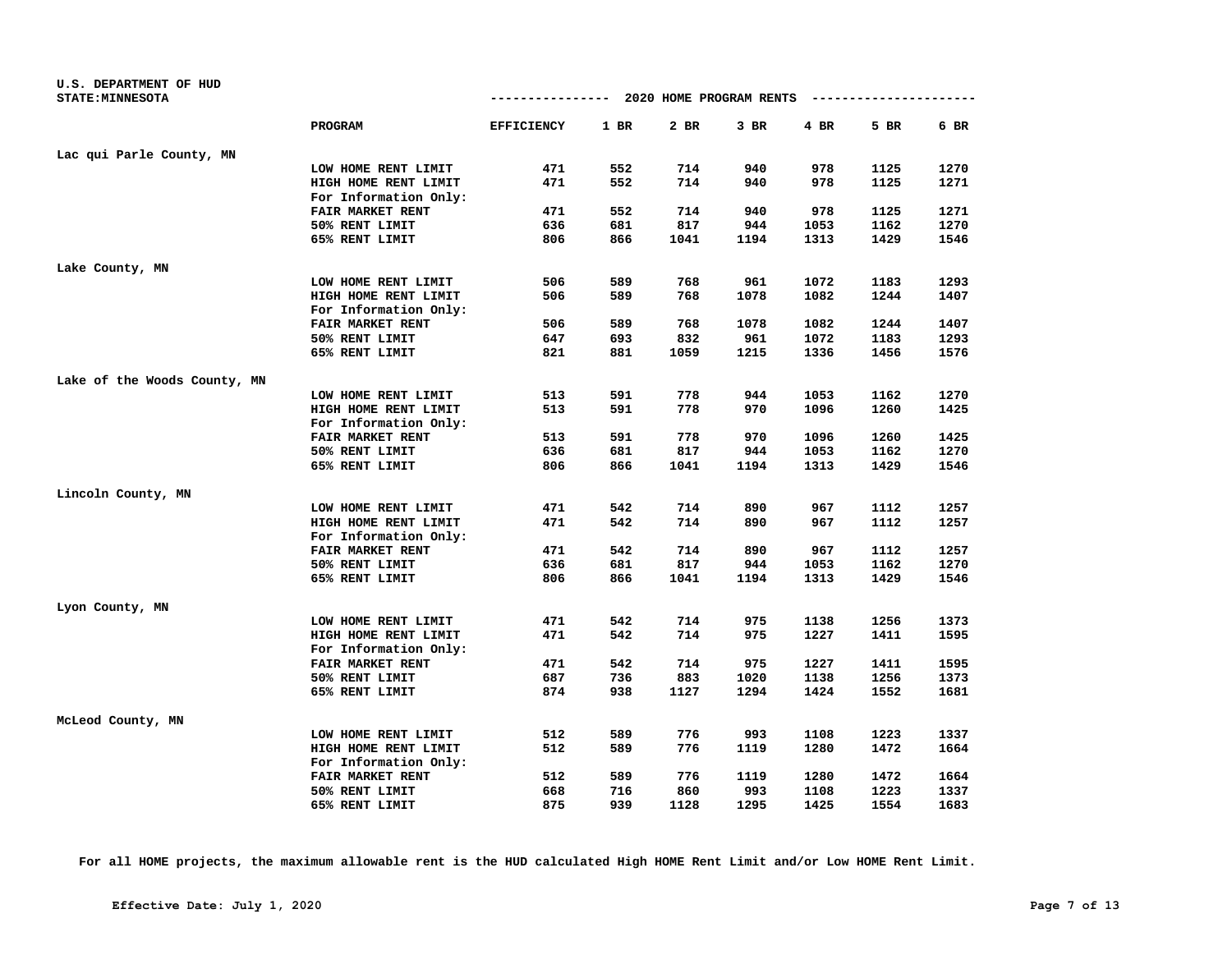|                         |                   |      |      | -------------- 2020 HOME PROGRAM RENTS |        | ---------------------- |      |
|-------------------------|-------------------|------|------|----------------------------------------|--------|------------------------|------|
| <b>STATE: MINNESOTA</b> |                   |      |      |                                        |        |                        |      |
| <b>PROGRAM</b>          | <b>EFFICIENCY</b> | 1 BR | 2 BR | $3$ BR                                 | $4$ BR | 5 BR                   | 6 BR |
| Mahnomen County, MN     |                   |      |      |                                        |        |                        |      |
| LOW HOME RENT LIMIT     | 611               | 624  | 716  | 892                                    | 970    | 1116                   | 1261 |
| HIGH HOME RENT LIMIT    | 611               | 624  | 716  | 892                                    | 970    | 1116                   | 1261 |
| For Information Only:   |                   |      |      |                                        |        |                        |      |
| FAIR MARKET RENT        | 611               | 624  | 716  | 892                                    | 970    | 1116                   | 1261 |
| 50% RENT LIMIT          | 636               | 681  | 817  | 944                                    | 1053   | 1162                   | 1270 |
| 65% RENT LIMIT          | 806               | 866  | 1041 | 1194                                   | 1313   | 1429                   | 1546 |
| Marshall County, MN     |                   |      |      |                                        |        |                        |      |
| LOW HOME RENT LIMIT     | 465               | 542  | 714  | 988                                    | 1102   | 1216                   | 1330 |
| HIGH HOME RENT LIMIT    | 465               | 542  | 714  | 991                                    | 1201   | 1381                   | 1561 |
| For Information Only:   |                   |      |      |                                        |        |                        |      |
| FAIR MARKET RENT        | 465               | 542  | 714  | 991                                    | 1201   | 1381                   | 1561 |
| 50% RENT LIMIT          | 665               | 712  | 855  | 988                                    | 1102   | 1216                   | 1330 |
| 65% RENT LIMIT          | 845               | 907  | 1091 | 1251                                   | 1376   | 1500                   | 1623 |
| Martin County, MN       |                   |      |      |                                        |        |                        |      |
| LOW HOME RENT LIMIT     | 471               | 542  | 714  | 944                                    | 998    | 1148                   | 1270 |
| HIGH HOME RENT LIMIT    | 471               | 542  | 714  | 994                                    | 998    | 1148                   | 1297 |
| For Information Only:   |                   |      |      |                                        |        |                        |      |
| FAIR MARKET RENT        | 471               | 542  | 714  | 994                                    | 998    | 1148                   | 1297 |
| 50% RENT LIMIT          | 636               | 681  | 817  | 944                                    | 1053   | 1162                   | 1270 |
| 65% RENT LIMIT          | 809               | 868  | 1043 | 1196                                   | 1315   | 1432                   | 1550 |
| Meeker County, MN       |                   |      |      |                                        |        |                        |      |
| LOW HOME RENT LIMIT     | 511               | 595  | 784  | 977                                    | 1112   | 1228                   | 1342 |
| HIGH HOME RENT LIMIT    | 511               | 595  | 784  | 977                                    | 1127   | 1296                   | 1465 |
| For Information Only:   |                   |      |      |                                        |        |                        |      |
| <b>FAIR MARKET RENT</b> | 511               | 595  | 784  | 977                                    | 1127   | 1296                   | 1465 |
| 50% RENT LIMIT          | 671               | 719  | 863  | 997                                    | 1112   | 1228                   | 1342 |
| 65% RENT LIMIT          | 853               | 915  | 1101 | 1262                                   | 1389   | 1514                   | 1639 |
| Morrison County, MN     |                   |      |      |                                        |        |                        |      |
| LOW HOME RENT LIMIT     | 471               | 542  | 714  | 944                                    | 1037   | 1162                   | 1270 |
| HIGH HOME RENT LIMIT    | 471               | 542  | 714  | 984                                    | 1037   | 1193                   | 1348 |
| For Information Only:   |                   |      |      |                                        |        |                        |      |
| FAIR MARKET RENT        | 471               | 542  | 714  | 984                                    | 1037   | 1193                   | 1348 |
| 50% RENT LIMIT          | 636               | 681  | 817  | 944                                    | 1053   | 1162                   | 1270 |
| 65% RENT LIMIT          | 806               | 866  | 1041 | 1194                                   | 1313   | 1429                   | 1546 |
| Mower County, MN        |                   |      |      |                                        |        |                        |      |
| LOW HOME RENT LIMIT     | 513               | 598  | 788  | 958                                    | 1068   | 1179                   | 1289 |
| HIGH HOME RENT LIMIT    | 513               | 598  | 788  | 1111                                   | 1142   | 1313                   | 1485 |
| For Information Only:   |                   |      |      |                                        |        |                        |      |
| FAIR MARKET RENT        | 513               | 598  | 788  | 1111                                   | 1142   | 1313                   | 1485 |
| 50% RENT LIMIT          | 645               | 691  | 830  | 958                                    | 1068   | 1179                   | 1289 |
| 65% RENT LIMIT          | 819               | 879  | 1057 | 1212                                   | 1333   | 1451                   | 1571 |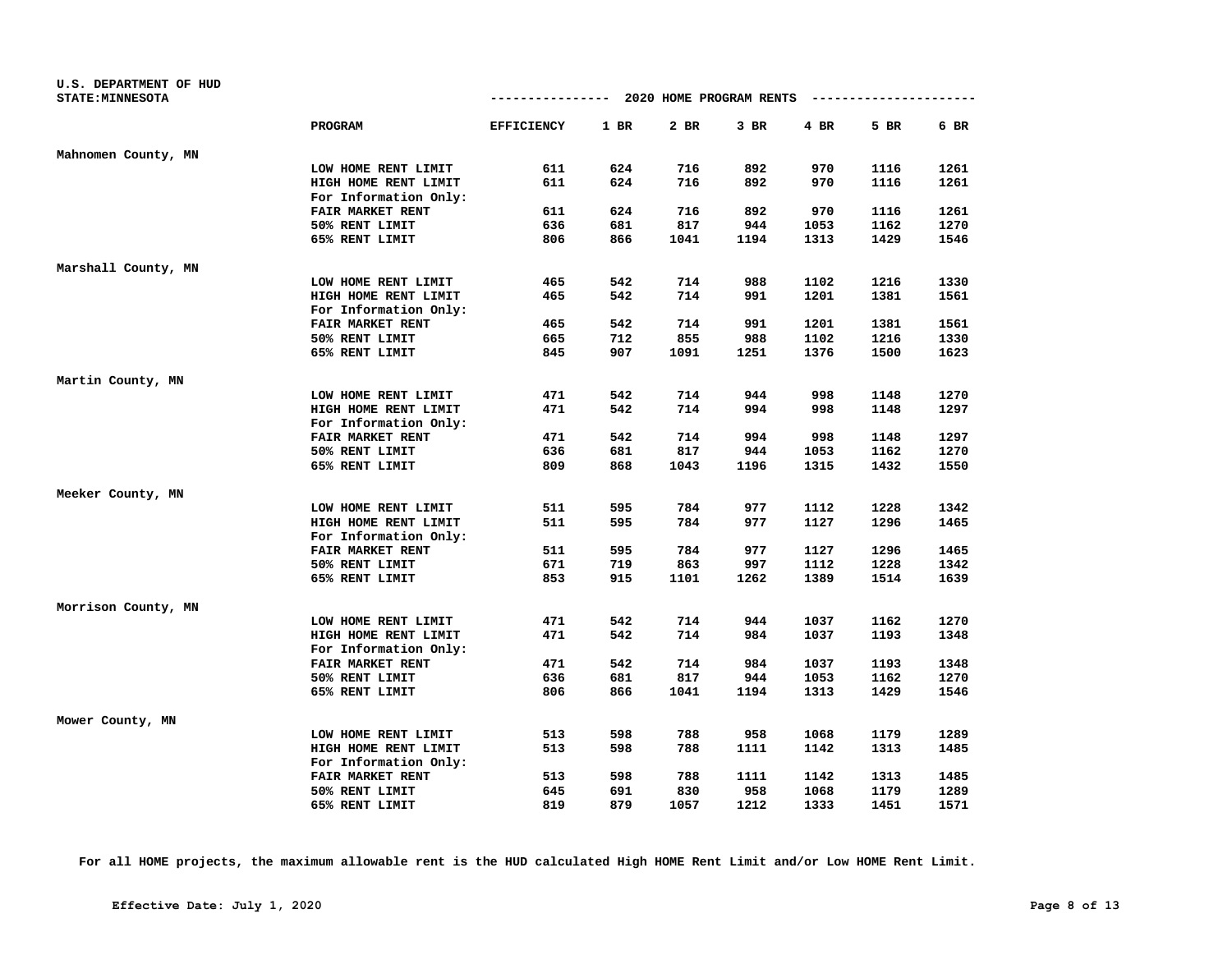| U.S. DEPARTMENT OF HUD<br><b>STATE: MINNESOTA</b> |                         | ------------ 2020 HOME PROGRAM RENTS |      |      |      |        | -------------------- |      |
|---------------------------------------------------|-------------------------|--------------------------------------|------|------|------|--------|----------------------|------|
|                                                   |                         |                                      |      |      |      |        |                      |      |
|                                                   | PROGRAM                 | <b>EFFICIENCY</b>                    | 1 BR | 2 BR | 3 BR | $4$ BR | 5 BR                 | 6 BR |
| Murray County, MN                                 |                         |                                      |      |      |      |        |                      |      |
|                                                   | LOW HOME RENT LIMIT     | 471                                  | 548  | 714  | 1002 | 1006   | 1157                 | 1308 |
|                                                   | HIGH HOME RENT LIMIT    | 471                                  | 548  | 714  | 1002 | 1006   | 1157                 | 1308 |
|                                                   | For Information Only:   |                                      |      |      |      |        |                      |      |
|                                                   | FAIR MARKET RENT        | 471                                  | 548  | 714  | 1002 | 1006   | 1157                 | 1308 |
|                                                   | 50% RENT LIMIT          | 678                                  | 726  | 872  | 1007 | 1123   | 1240                 | 1356 |
|                                                   | 65% RENT LIMIT          | 863                                  | 926  | 1113 | 1277 | 1405   | 1531                 | 1658 |
| Nobles County, MN                                 |                         |                                      |      |      |      |        |                      |      |
|                                                   | LOW HOME RENT LIMIT     | 572                                  | 576  | 758  | 944  | 1027   | 1162                 | 1270 |
|                                                   | HIGH HOME RENT LIMIT    | 572                                  | 576  | 758  | 1009 | 1027   | 1181                 | 1335 |
|                                                   | For Information Only:   |                                      |      |      |      |        |                      |      |
|                                                   | FAIR MARKET RENT        | 572                                  | 576  | 758  | 1009 | 1027   | 1181                 | 1335 |
|                                                   | 50% RENT LIMIT          | 636                                  | 681  | 817  | 944  | 1053   | 1162                 | 1270 |
|                                                   | 65% RENT LIMIT          | 806                                  | 866  | 1041 | 1194 | 1313   | 1429                 | 1546 |
| Norman County, MN                                 |                         |                                      |      |      |      |        |                      |      |
|                                                   | LOW HOME RENT LIMIT     | 471                                  | 586  | 714  | 890  | 1053   | 1162                 | 1270 |
|                                                   | HIGH HOME RENT LIMIT    | 471                                  | 586  | 714  | 890  | 1162   | 1336                 | 1511 |
|                                                   | For Information Only:   |                                      |      |      |      |        |                      |      |
|                                                   | FAIR MARKET RENT        | 471                                  | 586  | 714  | 890  | 1162   | 1336                 | 1511 |
|                                                   | 50% RENT LIMIT          | 636                                  | 681  | 817  | 944  | 1053   | 1162                 | 1270 |
|                                                   | 65% RENT LIMIT          | 806                                  | 866  | 1041 | 1194 | 1313   | 1429                 | 1546 |
| Otter Tail County, MN                             |                         |                                      |      |      |      |        |                      |      |
|                                                   | LOW HOME RENT LIMIT     | 509                                  | 549  | 723  | 921  | 979    | 1126                 | 1270 |
|                                                   | HIGH HOME RENT LIMIT    | 509                                  | 549  | 723  | 921  | 979    | 1126                 | 1273 |
|                                                   | For Information Only:   |                                      |      |      |      |        |                      |      |
|                                                   | <b>FAIR MARKET RENT</b> | 509                                  | 549  | 723  | 921  | 979    | 1126                 | 1273 |
|                                                   | 50% RENT LIMIT          | 636                                  | 681  | 817  | 944  | 1053   | 1162                 | 1270 |
|                                                   | 65% RENT LIMIT          | 806                                  | 866  | 1041 | 1194 | 1313   | 1429                 | 1546 |
| Pennington County, MN                             |                         |                                      |      |      |      |        |                      |      |
|                                                   | LOW HOME RENT LIMIT     | 495                                  | 577  | 760  | 947  | 1030   | 1173                 | 1282 |
|                                                   | HIGH HOME RENT LIMIT    | 495                                  | 577  | 760  | 947  | 1030   | 1185                 | 1339 |
|                                                   | For Information Only:   |                                      |      |      |      |        |                      |      |
|                                                   | FAIR MARKET RENT        | 495                                  | 577  | 760  | 947  | 1030   | 1185                 | 1339 |
|                                                   | 50% RENT LIMIT          | 642                                  | 688  | 825  | 953  | 1063   | 1173                 | 1282 |
|                                                   | 65% RENT LIMIT          | 815                                  | 874  | 1051 | 1205 | 1325   | 1443                 | 1562 |
| Pine County, MN                                   |                         |                                      |      |      |      |        |                      |      |
|                                                   | LOW HOME RENT LIMIT     | 518                                  | 596  | 785  | 944  | 1053   | 1162                 | 1270 |
|                                                   | HIGH HOME RENT LIMIT    | 518                                  | 596  | 785  | 991  | 1185   | 1363                 | 1541 |
|                                                   | For Information Only:   |                                      |      |      |      |        |                      |      |
|                                                   | FAIR MARKET RENT        | 518                                  | 596  | 785  | 991  | 1185   | 1363                 | 1541 |
|                                                   | 50% RENT LIMIT          | 636                                  | 681  | 817  | 944  | 1053   | 1162                 | 1270 |
|                                                   | 65% RENT LIMIT          | 806                                  | 866  | 1041 | 1194 | 1313   | 1429                 | 1546 |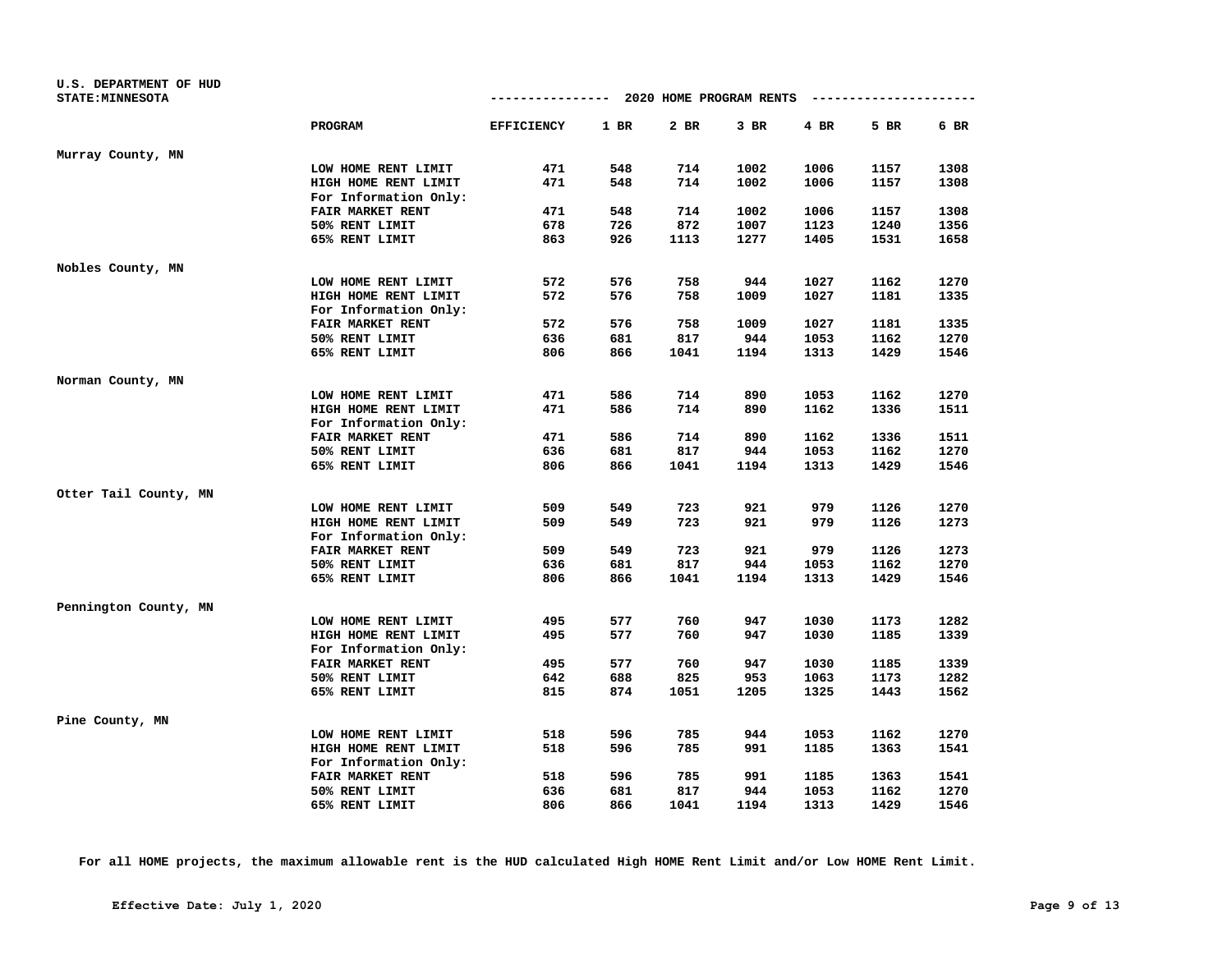| <b>U.S. DEPARTMENT OF HUD</b> |                         |                                        |      |        |        |        |                       |      |
|-------------------------------|-------------------------|----------------------------------------|------|--------|--------|--------|-----------------------|------|
| <b>STATE: MINNESOTA</b>       |                         | -------------- 2020 HOME PROGRAM RENTS |      |        |        |        | --------------------- |      |
|                               | <b>PROGRAM</b>          | <b>EFFICIENCY</b>                      | 1 BR | $2$ BR | $3$ BR | $4$ BR | 5 BR                  | 6 BR |
| Pipestone County, MN          |                         |                                        |      |        |        |        |                       |      |
|                               | LOW HOME RENT LIMIT     | 471                                    | 596  | 714    | 944    | 967    | 1112                  | 1257 |
|                               | HIGH HOME RENT LIMIT    | 471                                    | 596  | 714    | 964    | 967    | 1112                  | 1257 |
|                               | For Information Only:   |                                        |      |        |        |        |                       |      |
|                               | FAIR MARKET RENT        | 471                                    | 596  | 714    | 964    | 967    | 1112                  | 1257 |
|                               | 50% RENT LIMIT          | 636                                    | 681  | 817    | 944    | 1053   | 1162                  | 1270 |
|                               | 65% RENT LIMIT          | 806                                    | 866  | 1041   | 1194   | 1313   | 1429                  | 1546 |
| Pope County, MN               |                         |                                        |      |        |        |        |                       |      |
|                               | LOW HOME RENT LIMIT     | 494                                    | 569  | 750    | 1006   | 1056   | 1214                  | 1354 |
|                               | HIGH HOME RENT LIMIT    | 494                                    | 569  | 750    | 1053   | 1056   | 1214                  | 1373 |
|                               | For Information Only:   |                                        |      |        |        |        |                       |      |
|                               | FAIR MARKET RENT        | 494                                    | 569  | 750    | 1053   | 1056   | 1214                  | 1373 |
|                               | 50% RENT LIMIT          | 677                                    | 726  | 871    | 1006   | 1122   | 1238                  | 1354 |
|                               | 65% RENT LIMIT          | 861                                    | 924  | 1111   | 1274   | 1401   | 1528                  | 1655 |
| Red Lake County, MN           |                         |                                        |      |        |        |        |                       |      |
|                               | LOW HOME RENT LIMIT     | 579                                    | 627  | 714    | 964    | 967    | 1112                  | 1257 |
|                               | HIGH HOME RENT LIMIT    | 579                                    | 627  | 714    | 964    | 967    | 1112                  | 1257 |
|                               | For Information Only:   |                                        |      |        |        |        |                       |      |
|                               | FAIR MARKET RENT        | 579                                    | 627  | 714    | 964    | 967    | 1112                  | 1257 |
|                               | 50% RENT LIMIT          | 678                                    | 726  | 872    | 1007   | 1123   | 1240                  | 1356 |
|                               | 65% RENT LIMIT          | 863                                    | 926  | 1113   | 1277   | 1405   | 1531                  | 1658 |
| Redwood County, MN            |                         |                                        |      |        |        |        |                       |      |
|                               | LOW HOME RENT LIMIT     | 471                                    | 623  | 714    | 944    | 1053   | 1162                  | 1270 |
|                               | HIGH HOME RENT LIMIT    | 471                                    | 623  | 714    | 1030   | 1081   | 1243                  | 1405 |
|                               | For Information Only:   |                                        |      |        |        |        |                       |      |
|                               | <b>FAIR MARKET RENT</b> | 471                                    | 623  | 714    | 1030   | 1081   | 1243                  | 1405 |
|                               | 50% RENT LIMIT          | 636                                    | 681  | 817    | 944    | 1053   | 1162                  | 1270 |
|                               | 65% RENT LIMIT          | 806                                    | 866  | 1041   | 1194   | 1313   | 1429                  | 1546 |
| Renville County, MN           |                         |                                        |      |        |        |        |                       |      |
|                               | LOW HOME RENT LIMIT     | 572                                    | 575  | 714    | 940    | 1008   | 1159                  | 1282 |
|                               | HIGH HOME RENT LIMIT    | 572                                    | 575  | 714    | 940    | 1008   | 1159                  | 1310 |
|                               | For Information Only:   |                                        |      |        |        |        |                       |      |
|                               | FAIR MARKET RENT        | 572                                    | 575  | 714    | 940    | 1008   | 1159                  | 1310 |
|                               | 50% RENT LIMIT          | 642                                    | 688  | 825    | 953    | 1063   | 1173                  | 1282 |
|                               | 65% RENT LIMIT          | 815                                    | 874  | 1051   | 1205   | 1325   | 1443                  | 1562 |
| Rice County, MN               |                         |                                        |      |        |        |        |                       |      |
|                               | LOW HOME RENT LIMIT     | 603                                    | 701  | 923    | 1116   | 1246   | 1375                  | 1503 |
|                               | HIGH HOME RENT LIMIT    | 603                                    | 701  | 923    | 1270   | 1293   | 1487                  | 1681 |
|                               | For Information Only:   |                                        |      |        |        |        |                       |      |
|                               | FAIR MARKET RENT        | 603                                    | 701  | 923    | 1270   | 1293   | 1487                  | 1681 |
|                               | 50% RENT LIMIT          | 752                                    | 806  | 967    | 1116   | 1246   | 1375                  | 1503 |
|                               | 65% RENT LIMIT          | 958                                    | 1027 | 1234   | 1417   | 1561   | 1704                  | 1847 |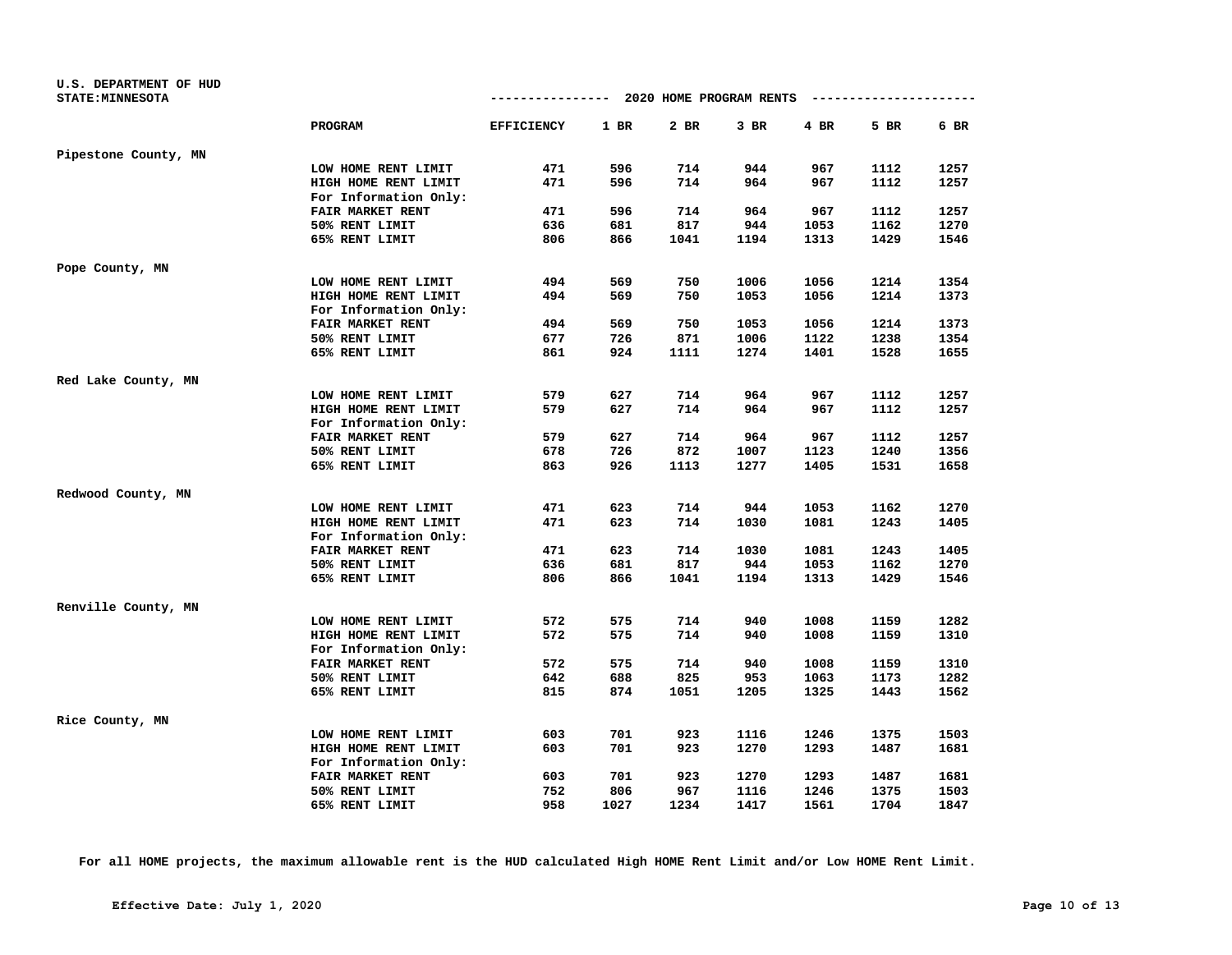| U.S. DEPARTMENT OF HUD<br><b>STATE: MINNESOTA</b> |                                           | $--------- 2020$ HOME PROGRAM RENTS |        |            |             |      | --------------------- |      |
|---------------------------------------------------|-------------------------------------------|-------------------------------------|--------|------------|-------------|------|-----------------------|------|
|                                                   | <b>PROGRAM</b>                            | <b>EFFICIENCY</b>                   | $1$ BR | 2 BR       | $3$ BR      | 4 BR | 5 BR                  | 6 BR |
| Rock County, MN                                   |                                           |                                     |        |            |             |      |                       |      |
|                                                   | LOW HOME RENT LIMIT                       | 483                                 | 556    | 732        | 944         | 1001 | 1151                  | 1270 |
|                                                   | HIGH HOME RENT LIMIT                      | 483                                 | 556    | 732        | 961         | 1001 | 1151                  | 1301 |
|                                                   | For Information Only:                     |                                     |        |            |             |      |                       |      |
|                                                   | FAIR MARKET RENT                          | 483                                 | 556    | 732        | 961         | 1001 | 1151                  | 1301 |
|                                                   | 50% RENT LIMIT                            | 636                                 | 681    | 817        | 944         | 1053 | 1162                  | 1270 |
|                                                   | 65% RENT LIMIT                            | 806                                 | 866    | 1041       | 1194        | 1313 | 1429                  | 1546 |
| Roseau County, MN                                 |                                           |                                     |        |            |             |      |                       |      |
|                                                   | LOW HOME RENT LIMIT                       | 482                                 | 562    | 740        | 922         | 1002 | 1152                  | 1270 |
|                                                   | HIGH HOME RENT LIMIT                      | 482                                 | 562    | 740        | 922         | 1002 | 1152                  | 1303 |
|                                                   | For Information Only:                     |                                     |        |            |             |      |                       |      |
|                                                   | FAIR MARKET RENT                          | 482                                 | 562    | 740        | 922         | 1002 | 1152                  | 1303 |
|                                                   | 50% RENT LIMIT                            | 636                                 | 681    | 817        | 944         | 1053 | 1162                  | 1270 |
|                                                   | 65% RENT LIMIT                            | 806                                 | 866    | 1041       | 1194        | 1313 | 1429                  | 1546 |
| Steele County, MN                                 |                                           |                                     |        |            |             |      |                       |      |
|                                                   | LOW HOME RENT LIMIT                       | 543                                 | 632    | 833        | 1051        | 1173 | 1295                  | 1415 |
|                                                   | HIGH HOME RENT LIMIT                      | 543                                 | 632    | 833        | 1181        | 1463 | 1602                  | 1735 |
|                                                   | For Information Only:                     |                                     |        |            |             |      |                       |      |
|                                                   | <b>FAIR MARKET RENT</b>                   | 543                                 | 632    | 833        | 1181        | 1463 | 1682                  | 1902 |
|                                                   | 50% RENT LIMIT                            | 708                                 | 759    | 911        | 1051        | 1173 | 1295                  | 1415 |
|                                                   | 65% RENT LIMIT                            | 901                                 | 967    | 1162       | 1334        | 1469 | 1602                  | 1735 |
| Stevens County, MN                                |                                           |                                     |        |            |             |      |                       |      |
|                                                   | LOW HOME RENT LIMIT                       | 471                                 | 627    | 714        | 957         | 1200 | 1338                  | 1463 |
|                                                   | HIGH HOME RENT LIMIT                      | 471                                 | 627    | 714        | 957         | 1200 | 1380                  | 1560 |
|                                                   | For Information Only:                     | 471                                 | 627    |            |             | 1200 |                       | 1560 |
|                                                   | FAIR MARKET RENT<br>50% RENT LIMIT        | 732                                 | 784    | 714<br>941 | 957<br>1086 | 1212 | 1380<br>1338          | 1463 |
|                                                   | 65% RENT LIMIT                            | 931                                 | 999    | 1202       | 1379        | 1519 | 1657                  | 1796 |
|                                                   |                                           |                                     |        |            |             |      |                       |      |
| Swift County, MN                                  |                                           |                                     |        |            |             |      |                       |      |
|                                                   | LOW HOME RENT LIMIT                       | 548                                 | 552    | 714        | 944         | 1042 | 1162                  | 1270 |
|                                                   | HIGH HOME RENT LIMIT                      | 548                                 | 552    | 714        | 973         | 1042 | 1198                  | 1355 |
|                                                   | For Information Only:<br>FAIR MARKET RENT | 548                                 | 552    | 714        | 973         | 1042 | 1198                  | 1355 |
|                                                   | 50% RENT LIMIT                            | 636                                 | 681    | 817        | 944         | 1053 | 1162                  | 1270 |
|                                                   | 65% RENT LIMIT                            | 815                                 | 874    | 1051       | 1205        | 1325 | 1443                  | 1562 |
|                                                   |                                           |                                     |        |            |             |      |                       |      |
| Todd County, MN                                   |                                           |                                     |        |            |             |      |                       |      |
|                                                   | LOW HOME RENT LIMIT                       | 465                                 | 542    | 714        | 890         | 967  | 1112                  | 1257 |
|                                                   | HIGH HOME RENT LIMIT                      | 465                                 | 542    | 714        | 890         | 967  | 1112                  | 1257 |
|                                                   | For Information Only:                     |                                     |        |            |             |      |                       |      |
|                                                   | FAIR MARKET RENT                          | 465                                 | 542    | 714        | 890         | 967  | 1112                  | 1257 |
|                                                   | 50% RENT LIMIT                            | 636                                 | 681    | 817        | 944         | 1053 | 1162                  | 1270 |
|                                                   | 65% RENT LIMIT                            | 806                                 | 866    | 1041       | 1194        | 1313 | 1429                  | 1546 |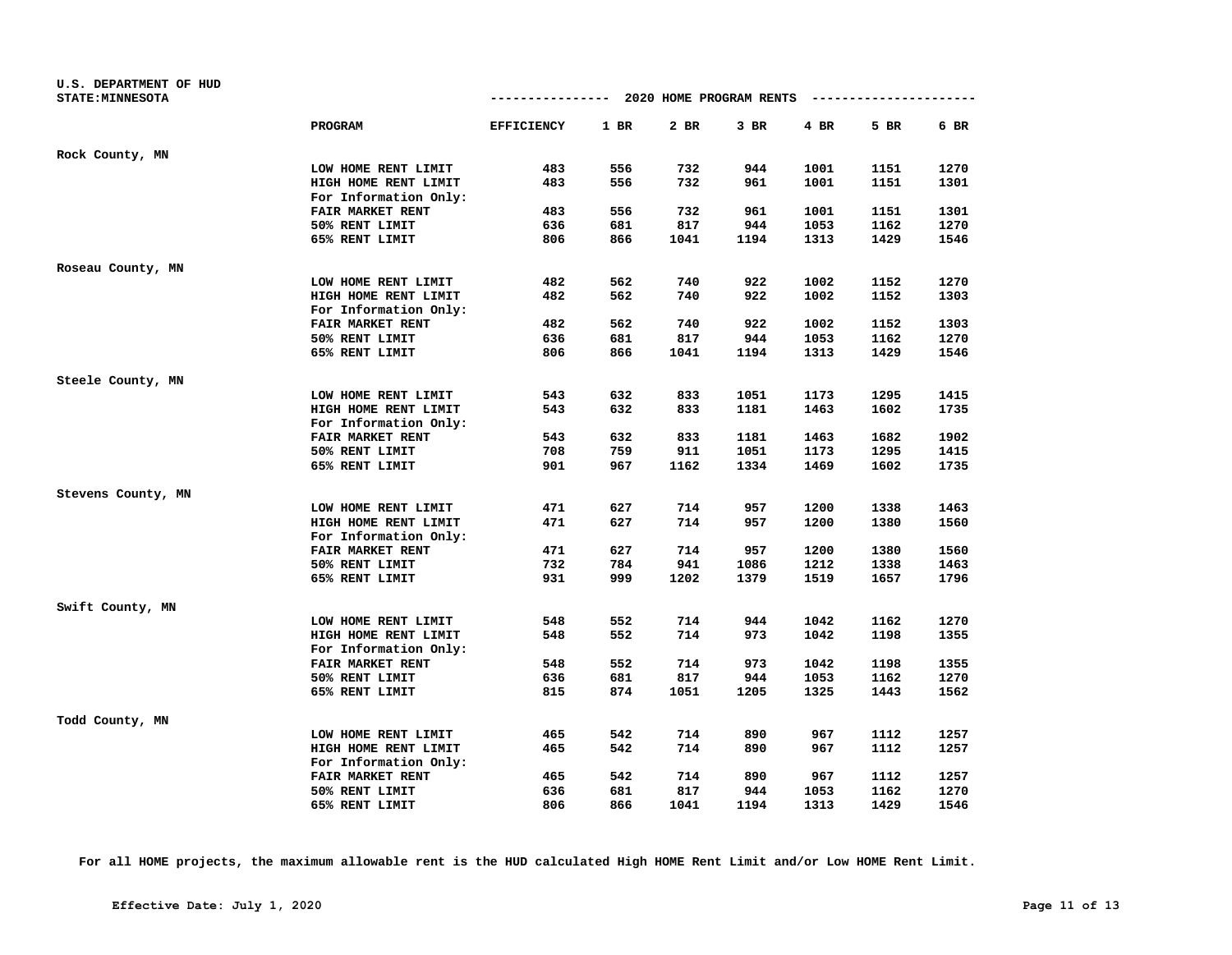| <b>U.S. DEPARTMENT OF HUD</b> |                         |                                        |        |        |        |      |                       |      |
|-------------------------------|-------------------------|----------------------------------------|--------|--------|--------|------|-----------------------|------|
| <b>STATE: MINNESOTA</b>       |                         | -------------- 2020 HOME PROGRAM RENTS |        |        |        |      | --------------------- |      |
|                               | <b>PROGRAM</b>          | <b>EFFICIENCY</b>                      | $1$ BR | $2$ BR | $3$ BR | 4 BR | 5 BR                  | 6 BR |
| Traverse County, MN           |                         |                                        |        |        |        |      |                       |      |
|                               | LOW HOME RENT LIMIT     | 471                                    | 542    | 714    | 890    | 1006 | 1157                  | 1270 |
|                               | HIGH HOME RENT LIMIT    | 471                                    | 542    | 714    | 890    | 1006 | 1157                  | 1308 |
|                               | For Information Only:   |                                        |        |        |        |      |                       |      |
|                               | FAIR MARKET RENT        | 471                                    | 542    | 714    | 890    | 1006 | 1157                  | 1308 |
|                               | 50% RENT LIMIT          | 636                                    | 681    | 817    | 944    | 1053 | 1162                  | 1270 |
|                               | 65% RENT LIMIT          | 818                                    | 877    | 1054   | 1209   | 1329 | 1448                  | 1567 |
| Wadena County, MN             |                         |                                        |        |        |        |      |                       |      |
|                               | LOW HOME RENT LIMIT     | 471                                    | 560    | 714    | 910    | 1053 | 1162                  | 1270 |
|                               | HIGH HOME RENT LIMIT    | 471                                    | 560    | 714    | 910    | 1254 | 1429                  | 1546 |
|                               | For Information Only:   |                                        |        |        |        |      |                       |      |
|                               | FAIR MARKET RENT        | 471                                    | 560    | 714    | 910    | 1254 | 1442                  | 1630 |
|                               | 50% RENT LIMIT          | 636                                    | 681    | 817    | 944    | 1053 | 1162                  | 1270 |
|                               | 65% RENT LIMIT          | 806                                    | 866    | 1041   | 1194   | 1313 | 1429                  | 1546 |
| Waseca County, MN             |                         |                                        |        |        |        |      |                       |      |
|                               | LOW HOME RENT LIMIT     | 539                                    | 542    | 714    | 978    | 1054 | 1203                  | 1316 |
|                               | HIGH HOME RENT LIMIT    | 539                                    | 542    | 714    | 1030   | 1054 | 1212                  | 1370 |
|                               | For Information Only:   |                                        |        |        |        |      |                       |      |
|                               | <b>FAIR MARKET RENT</b> | 539                                    | 542    | 714    | 1030   | 1054 | 1212                  | 1370 |
|                               | 50% RENT LIMIT          | 658                                    | 705    | 846    | 978    | 1091 | 1203                  | 1316 |
|                               | 65% RENT LIMIT          | 864                                    | 927    | 1114   | 1278   | 1406 | 1533                  | 1660 |
| Watonwan County, MN           |                         |                                        |        |        |        |      |                       |      |
|                               | LOW HOME RENT LIMIT     | 471                                    | 627    | 714    | 944    | 967  | 1112                  | 1257 |
|                               | HIGH HOME RENT LIMIT    | 471                                    | 627    | 714    | 964    | 967  | 1112                  | 1257 |
|                               | For Information Only:   |                                        |        |        |        |      |                       |      |
|                               | <b>FAIR MARKET RENT</b> | 471                                    | 627    | 714    | 964    | 967  | 1112                  | 1257 |
|                               | 50% RENT LIMIT          | 636                                    | 681    | 817    | 944    | 1053 | 1162                  | 1270 |
|                               | 65% RENT LIMIT          | 806                                    | 866    | 1041   | 1194   | 1313 | 1429                  | 1546 |
| Wilkin County, MN             |                         |                                        |        |        |        |      |                       |      |
|                               | LOW HOME RENT LIMIT     | 471                                    | 563    | 714    | 944    | 1053 | 1162                  | 1270 |
|                               | HIGH HOME RENT LIMIT    | 471                                    | 563    | 714    | 1030   | 1254 | 1442                  | 1599 |
|                               | For Information Only:   |                                        |        |        |        |      |                       |      |
|                               | FAIR MARKET RENT        | 471                                    | 563    | 714    | 1030   | 1254 | 1442                  | 1630 |
|                               | 50% RENT LIMIT          | 636                                    | 681    | 817    | 944    | 1053 | 1162                  | 1270 |
|                               | 65% RENT LIMIT          | 833                                    | 894    | 1074   | 1232   | 1355 | 1477                  | 1599 |
| Winona County, MN             |                         |                                        |        |        |        |      |                       |      |
|                               | LOW HOME RENT LIMIT     | 505                                    | 607    | 775    | 979    | 1123 | 1240                  | 1356 |
|                               | HIGH HOME RENT LIMIT    | 505                                    | 607    | 775    | 979    | 1190 | 1369                  | 1547 |
|                               | For Information Only:   |                                        |        |        |        |      |                       |      |
|                               | FAIR MARKET RENT        | 505                                    | 607    | 775    | 979    | 1190 | 1369                  | 1547 |
|                               | 50% RENT LIMIT          | 678                                    | 726    | 872    | 1007   | 1123 | 1240                  | 1356 |
|                               | 65% RENT LIMIT          | 879                                    | 943    | 1133   | 1300   | 1431 | 1561                  | 1690 |